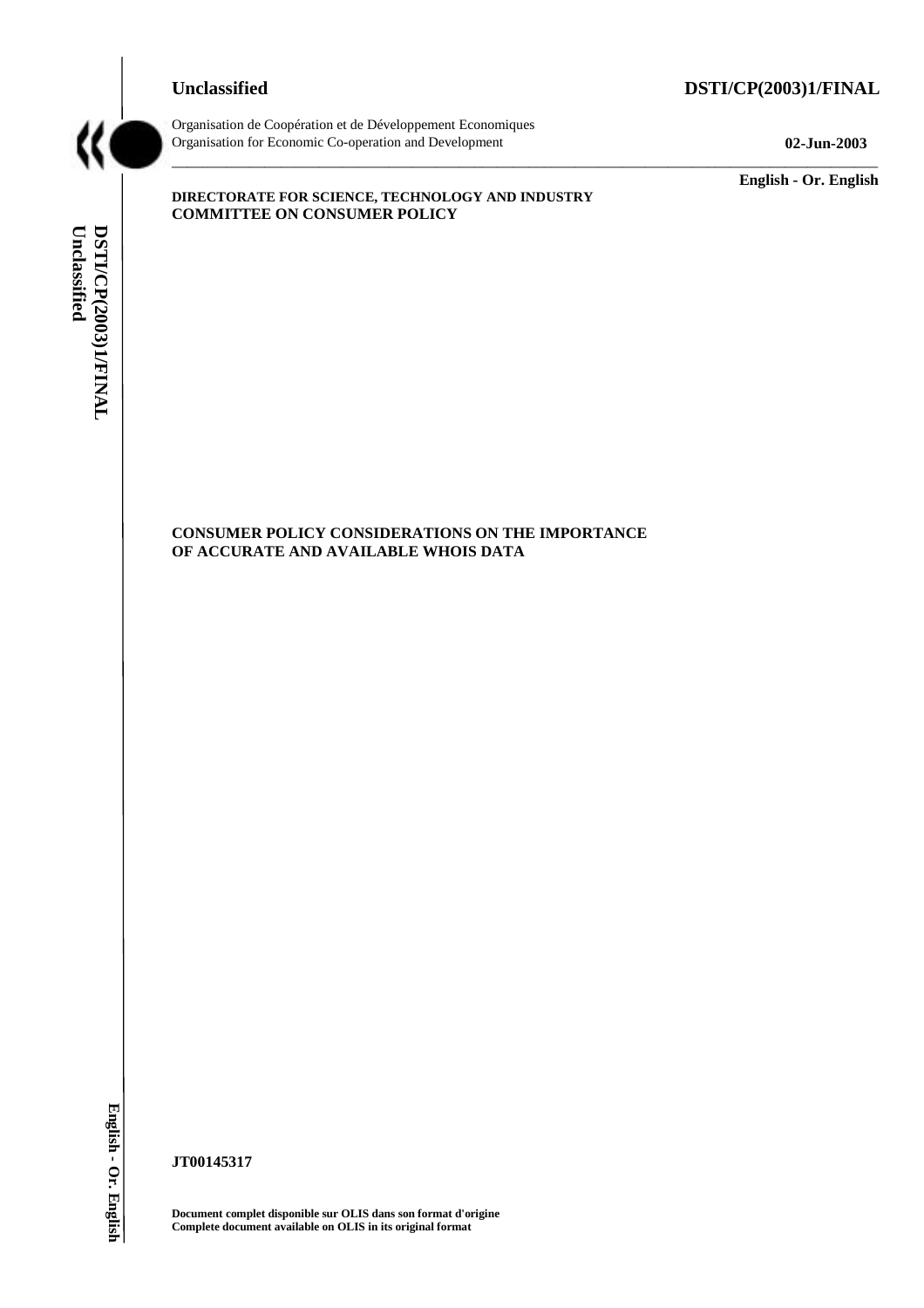#### **FOREWORD**

The OECD's Committee on Consumer Policy has been focussed on the consumer policy challenges arising out of the development of the Internet and the emerging electronic marketplace for a number of years. In 1999 it developed *Guidelines for Consumer Protection in the Context of Electronic Commerce,* which set out the core characteristics for effective consumer protection for online business-to-consumer transactions.

This document builds on several provisions of the *Guidelines* to explain how accurate and available Whois data can contribute to building consumer trust in the online marketplace. It identifies some concerns about the current functioning of Whois, and suggests possible approaches to addressing these concerns.

The Committee on Consumer Policy agreed to declassify this document by written procedure completed on 30 May 2003. It is published on the responsibility of the Secretary-General of the OECD.

**Copyright OECD, 2003.** 

**Applications for permission to reproduce or translate all or part of this material should be made to: Head of Publications Service, OECD, 2 rue André-Pascal, 75775 Paris Cedex 16, France.**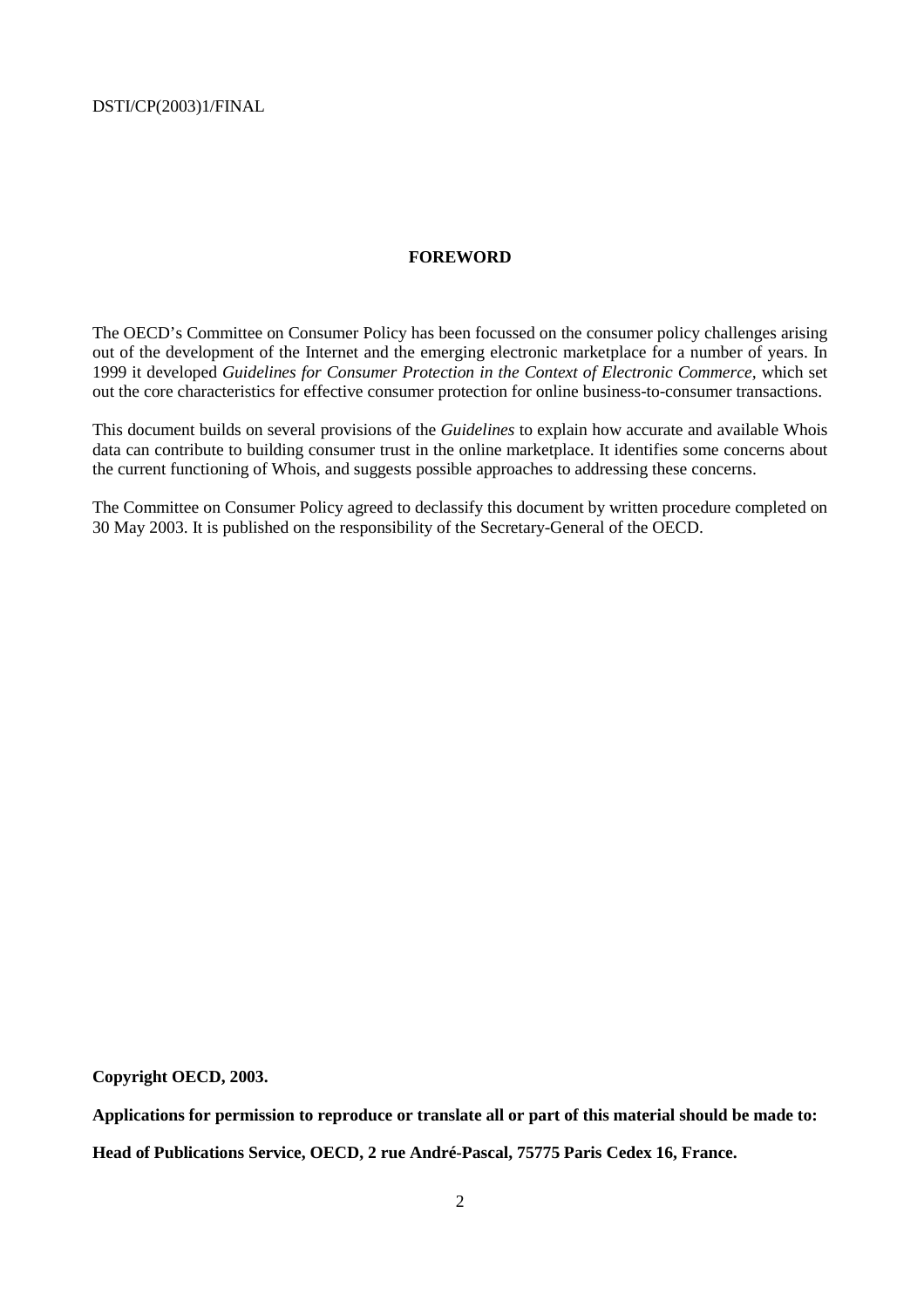# **TABLE OF CONTENTS**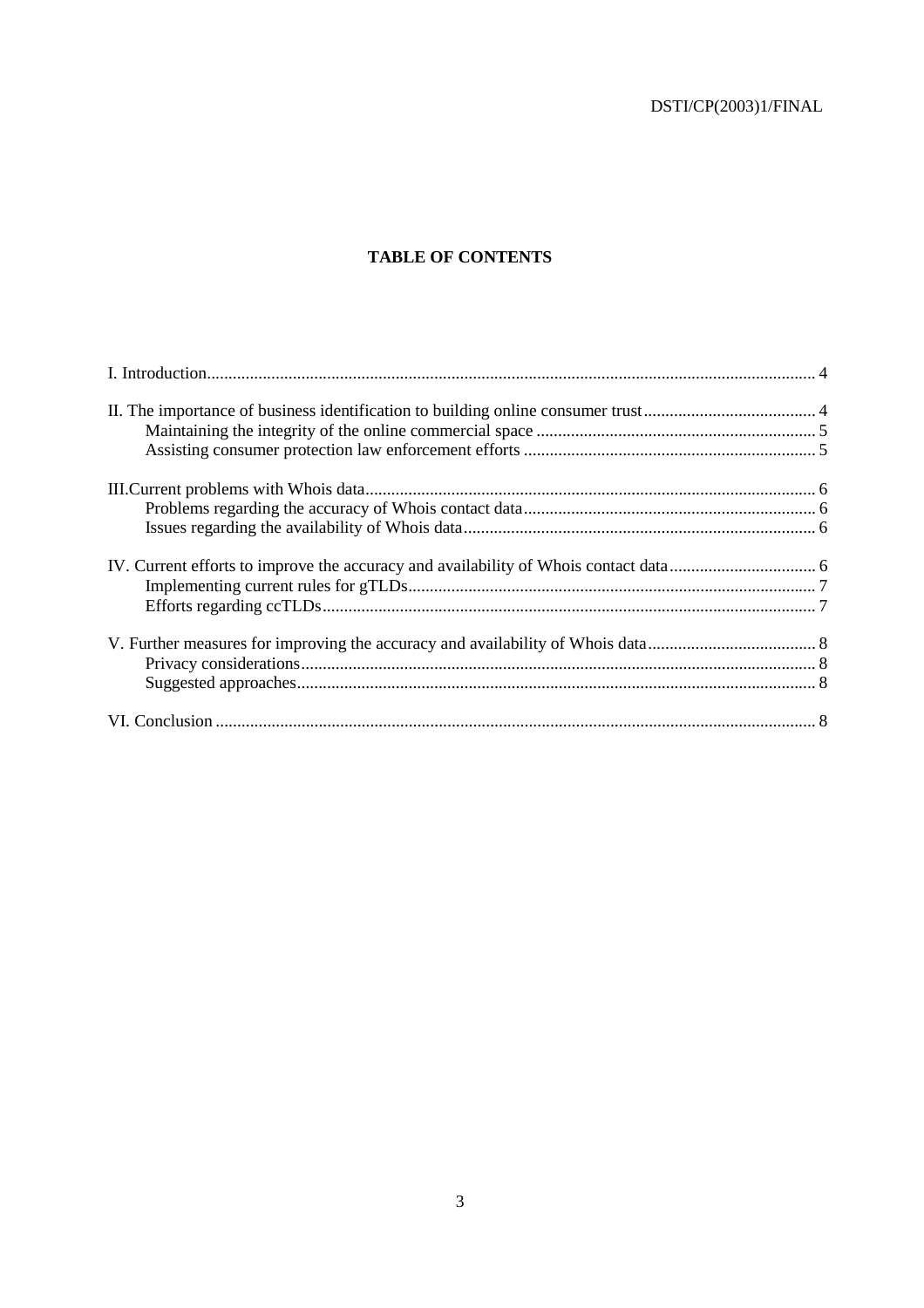# **CONSUMER POLICY CONSIDERATIONS ON THE IMPORTANCE OF ACCURATE AND AVAILABLE WHOIS DATA**

# **I. Introduction**

The OECD's Committee on Consumer Policy (CCP) brings together experts from its 30 member governments, along with consumer and business representatives, to address the consumer policy issues shaping the global marketplace. In recent years, the CCP's work has focussed on the policy challenges arising out of the development of the Internet and the emerging electronic marketplace. In 1999, it produced a set of *Guidelines for Consumer Protection in the Context of Electronic Commerce* (the "OECD Guidelines") (OECD, 1999). These Guidelines set out the core characteristics for effective consumer protection for online business-to-consumer transactions, and aim to ensure that consumers are no less protected online than when they buy from their local store or order from a catalogue.

The OECD Guidelines were developed in close co-operation with business and consumer representatives, which has contributed to their wide acceptance. Since their release, the CCP has been working to monitor and promote the implementation of the Guidelines, and just produced the report, *Consumers in the Online Marketplace: the OECD Guidelines Three Years Later* (OECD, 2002). Effective identification of businesses online is an important element of the Guidelines, helping to maintain the integrity of the commercial online space and assisting effective consumer protection law enforcement. As described below, accurate and available Whois data support these aims.

In June 2002, the Government Advisory Committee (GAC) to the Internet Corporation for Assigned Names and Numbers (ICANN) called for ICANN to obtain advice from external expert bodies in several areas of public policy, notably consumer protection.<sup>1</sup> Emphasising the role of International Treaty Organisations (*e.g.* the OECD), the GAC called for constructive participation with ICANN facilitated by the GAC. It is in this context that the CCP expresses these views, which it hopes will serve as a useful contribution to the ongoing policy discussion of Whois data.<sup>2</sup> In keeping with commercial focus of the OECD Guidelines, this paper focuses on Whois issues related to commercial domain name registrations.

This document explains how accurate and available Whois data can help build consumer trust in the online marketplace, building on several provisions of the OECD Guidelines. It then briefly identifies current concerns about the functioning of Whois and describes recent efforts to ensure the accuracy and availability domain name registration information. The conclusion suggests a number of measures for making improvements in this area.

#### **II. The importance of business identification to building online consumer trust**

Easy identification of online businesses is a key element for building consumer trust in the electronic marketplace. Because a Web site has no obvious physical presence, consumers are deprived of many of the usual identifying characteristics that help instil trust in a traditional retailer. A Web site can be online one moment and offline the next, leaving consumers with concerns about the availability of redress in the event of a problem. Likewise, effective consumer protection enforcement may require that an enforcement authority be able to locate the physical presence of a business. These points are reflected in the OECD Guidelines. The importance of business transparency to online consumer trust has also been recognised in other forums. For example, the Global Business Dialogue on Electronic Commerce has called for online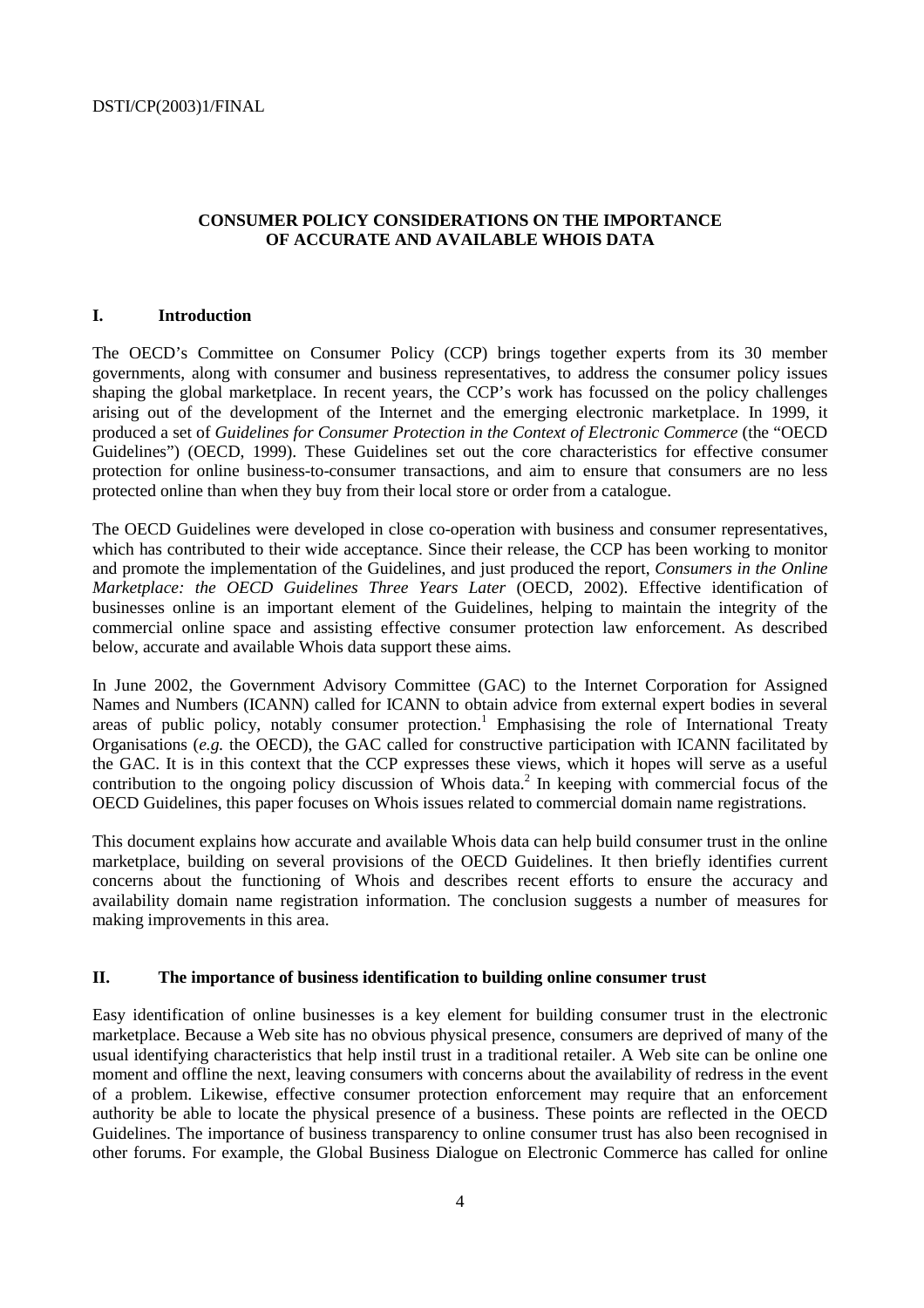merchants to provide comprehensive and accurate information including contact details for online merchants (GBDe, 1999). Likewise, Consumers International recommends that consumers avoid doing business with an online merchant that fails to provide its full business name, postal address and contact details, such as an e-mail address or telephone number (Consumers International, 2001).

#### *Maintaining the integrity of the online commercial space*

The OECD Guidelines call for online businesses to "provide accurate, clear and easily accessible information about themselves sufficient to allow, at a minimum ... prompt easy and effective consumer communication with the business." [Part Two, III(A)]. While the most obvious location for an online business to provide contact details is on the Web site itself, domain name registration information can serve as a useful compliment. Conversely, businesses that provide false contact information can undermine the online experience of a consumer that decides to conduct a Whois search about the business.<sup>3</sup> In this respect the OECD Guidelines are also explicit, exhorting businesses not to "exploit the special characteristics of electronic commerce to hide their true identity or location, or to avoid compliance with consumer protection standards and/or enforcement mechanisms." [Part Two, II]. Where the results of a Whois search produce obviously false information a consumer may be discouraged from doing business with the company in question, and more generally from engaging in e-commerce at all.

#### *Assisting consumer protection law enforcement efforts*

For law enforcers working to prevent Internet fraud, the problem of false domain name registration information has become an impediment to effectively identifying law violators. Whois is often a first step in investigating an online consumer problem. When its contact data are accurate and available, Whois can help law enforcers quickly identify actors responsible for the problem. Unless the company or individual can be quickly and efficiently located, however, pursuit of a consumer protection enforcement action may not be worthwhile. The OECD Guidelines recognise the importance of accurate information for this purpose as well, providing that online businesses should provide: "accurate, clear and easily accessible information about themselves sufficient to allow, at a minimum ... location of the business and its principals by law enforcement and regulatory officials." [Part Two, III(A)]. Thus, the importance of accurate contact information, whether through the Web site itself or the domain name registration process, is a key element in the policy framework for effective consumer protection online. The need for accurate information is particularly acute in the cross-border context, where determining a potential defendant's country of residence will help ensure that the appropriate enforcement authorities can pursue the case (FTC, 2002).

Although this paper focuses on public availability of Whois data for commercial registrations, the Committee notes that appropriate consumer protection enforcement authorities should have access to Whois data for all registrations so that they can find fraud operators quickly and efficiently.<sup>4</sup> If it is determined that there should be less disclosure of Whois data for non-commercial than for commercial Web sites, those committing fraud against consumers should not be permitted to take advantage of this distinction to hide from consumer protection enforcement authorities by claiming to be non-commercial for registration purposes and then using their sites for commercial purposes. This approach is consistent with the OECD Guidelines call for businesses not to "exploit the special characteristics of electronic commerce" to avoid consumer protection enforcement mechanisms. [Part Two, II].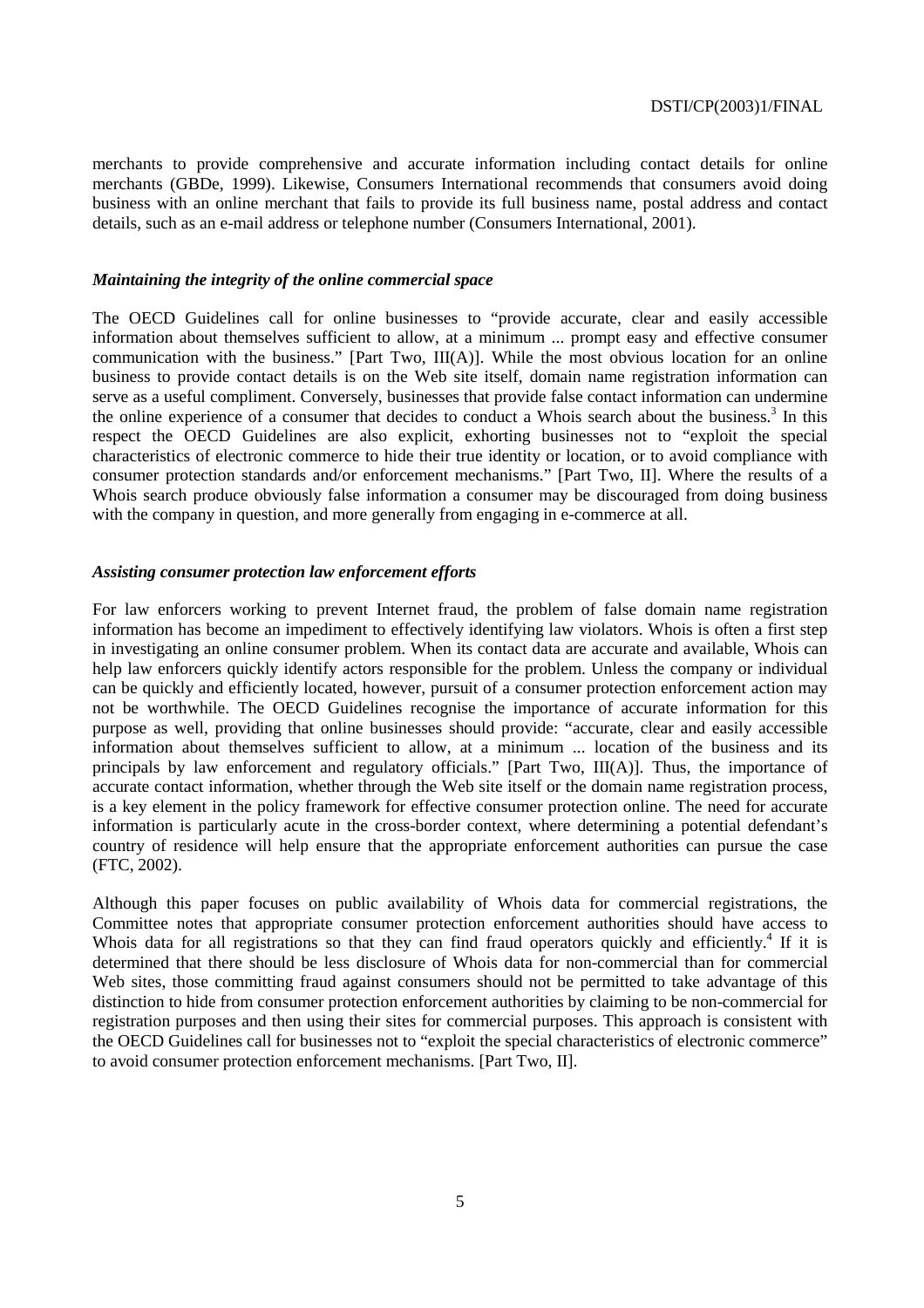# **III. Current problems with Whois data**

#### *Problems regarding the accuracy of Whois contact data*

Whois data is an important information source, often enabling the efficient identification of a Web site operator. However, the value of the data is of course dependant upon its accuracy. Whois cannot serve its functions if the data are incomplete or inaccurate. At present there are widely reported concerns about the quality of Whois data. Although some Whois inaccuracies may be attributable to accidental errors, in many cases it appears that Whois data has been intentionally falsified. This can be seen through Whois searches that turn up fictitious cities or countries, phone numbers consisting entirely of letters, and the like. In even more cases, the most rudimentary investigation would demonstrate the falsity of Whois data.

The Final Report of the GNSO Council's Whois Task Force on Accuracy and Bulk Access notes significant concerns about the ability of Whois to effectively identify a domain name holder, with nearly one-half of commercial and government users reporting that they had been harmed or inconvenienced by inaccurate Whois data (WHOIS Task Force, 2003). Other evidence of the Whois data accuracy problem is collected in a recent case study of the registration of 988 domains by a single entity know for its practice of providing fictitious Whois contact information.<sup>5</sup> Likewise, a survey by revenue authorities in Australia suggests that approximately 15% of commercial Web sites could not be traced to a registered business entity or person (Australian Taxation Office, 1999). The OECD itself has encountered falsified Whois data in the course of addressing a problem with a cybersquatter.<sup>6</sup> Finally, experiences of consumer protection law enforcement authorities in actual cases have highlighted the day-to-day nature of the problem (FTC, 1999).

# *Issues regarding the availability of Whois data*

In addition to the problems with the quality of the Whois data, there are also issues regarding the availability of such data. For generic Top Level Domains (gTLDs), public availability is mandated by ICANN through the Registrar Accreditation Agreements. These agreements require registrars to collect and maintain accurate and up-to-date contact data directly from the domain name holders. The registrars are required to make the contact data publicly available, which they typically do through a Whois service. In the event that a registrar fails to comply with its obligations in this respect, ICANN can terminate the accreditation of the registrar. However, the situation with respect to country-code Top Level Domains (ccTLDs) is considerably more uncertain. A recent OECD report on the administration of ccTLDs noted the variety of policies and practices on Whois in OECD countries (OECD, 2003). Here ICANN does not have a mandate to impose contact data collection requirements, or to insist that the data collected be publicly available. As a result there is considerable variation among different ccTLDs as to whether there is a Whois function and what information is provided.<sup>7</sup>

#### **IV. Current efforts to improve the accuracy and availability of Whois contact data**

The problem of inaccurate Whois contact data is neither new nor unique to consumer policy. The World Intellectual Property Organization (WIPO) has considered at length issues related to Whois data from the perspective of intellectual property disputes and issued recommendations (WIPO, 1999, 2003). The OECD's Committee on Fiscal Affairs (CFA) has addressed this issue from the perspective of the needs of revenue authorities and shared its views with the GAC.<sup>8</sup> The OECD's Working Party on Telecommunications and Information Services Policies (TISP) has also examined the issue with a view to ensuring network interoperability. As a result of the comments from these and other stakeholders, there have been initiatives to address concerns about Whois.<sup>9</sup> The CCP welcomes these initiatives.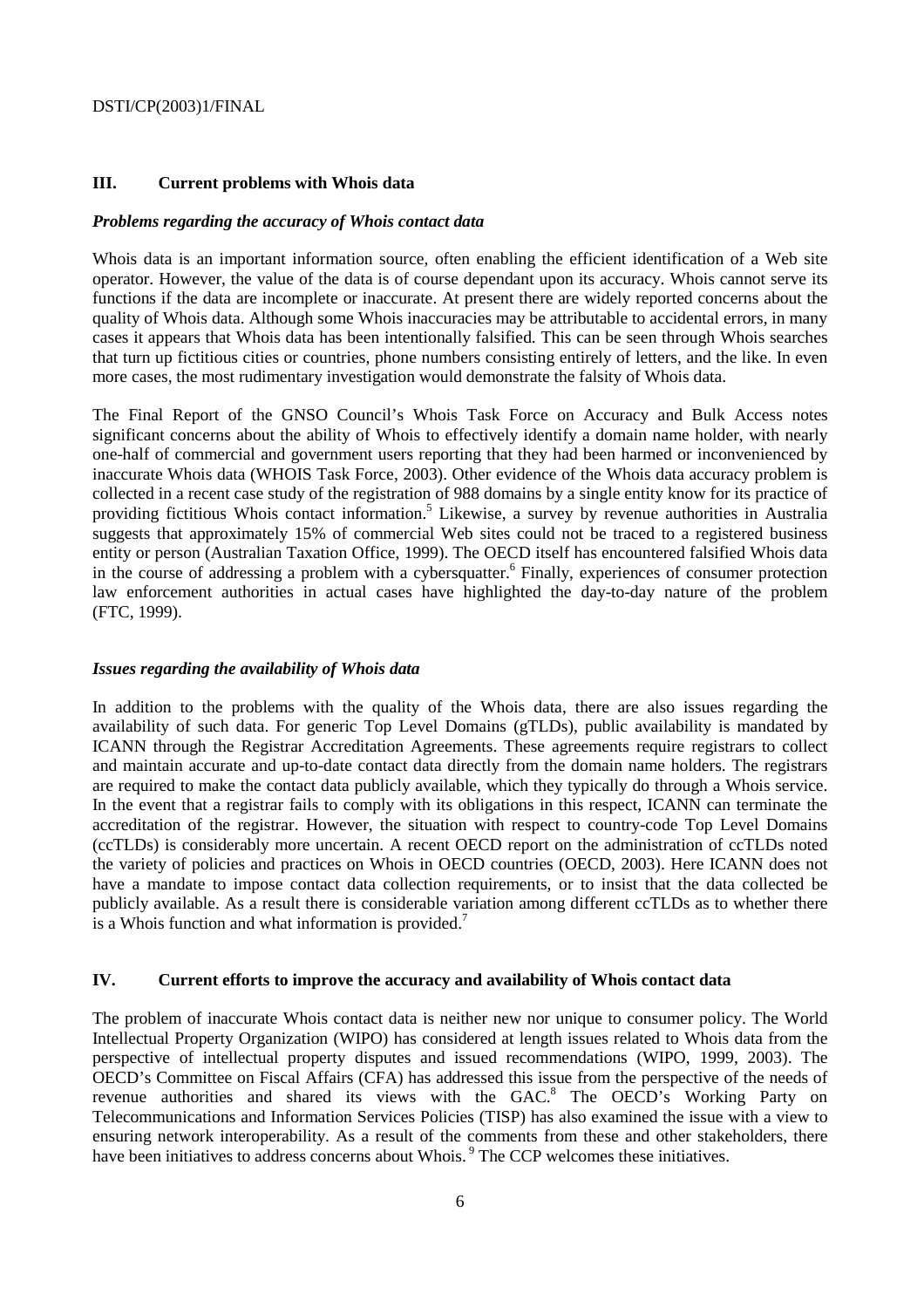# *Implementing current rules for gTLDs*

ICANN's current procedure for accrediting a registrar includes a number of important elements for ensuring the accuracy and availability of Whois data. These are imposed through ICANN's Registrar Accreditation Agreement (RAA) which:

- Requires domain name registrants to give the registrar accurate and reliable contact details and to promptly correct and update them during the term of the registration.
- Makes wilful breaches of this obligation a basis for cancellation of the registration.
- Requires registrars to take reasonable steps to investigate claims of inaccurate Whois data when they are brought to their attention by any person; and
- Requires registrars to take reasonable steps to correct any inaccuracy in registrant contact data of which the registrar learns.<sup>10</sup>

The problems with Whois data quality described above partially reflect that registrars have not always implemented the RAA measures in practice and that ICANN has not vigorously enforced the agreements. However, ICANN has recently stepped up its role in ensuring that registrars live up to their agreements under the RAA.

On 10 May 2002, ICANN issued a "Register Advisory Concerning Whois Data Accuracy" to remind registrars of their current obligations under the RAA.<sup>11</sup> ICANN followed up its advisory with an announcement on 3 September 2002 of several steps to improve Whois data accuracy. ICANN initiated an enforcement action against a registrar for breach of the RAA by failing to provide to investigate and correct inaccurate Whois data.<sup>12</sup> The enforcement action was accompanied by a mechanism put in place by ICANN for users to complain about inaccuracies in contact information. One can now submit a Whois data problem report directly to ICANN.<sup>13</sup> Reports that are received will be forwarded to the responsible registrar for handling. A tracking mechanism will be implemented to provide registrars with periodic summaries of outstanding reports about inaccurate or incomplete Whois data and to allow them to note that reported problems have been resolved.

# *Efforts regarding ccTLDs*

Progress in addressing the Whois issues with ccTLDs has been a greater challenge. On 23 February 2000, the GAC issued its "Principles for the Delegation and Administration of Country Code Top Level Domains".<sup>14</sup> Principle 10.2.5 suggests that ccTLDs should abide by ICANN policies related to the accuracy and availability of contact information for domain name registrants. ICANN continues to discuss these issues with the ccTLD community, has entered into agreements with several ccTLDs, and is working to reach agreement with others. However, ICANN's recent status report notes that progress in this area has been slow.<sup>15</sup>

WIPO has focussed special attention on Whois issues as impacting ccTLDs and released a set of best practices for ccTLD registrars (WIPO, 2001). For the most part, however, each ccTLD continues to set its own policies with respect to Whois. Some ccTLDs are working to improve the accessibility of contact data through Whois. For example, the registry for the .uk domain, Nominet UK, has recently announced a new policy to make available the physical address of .uk domain name holders.<sup>16</sup>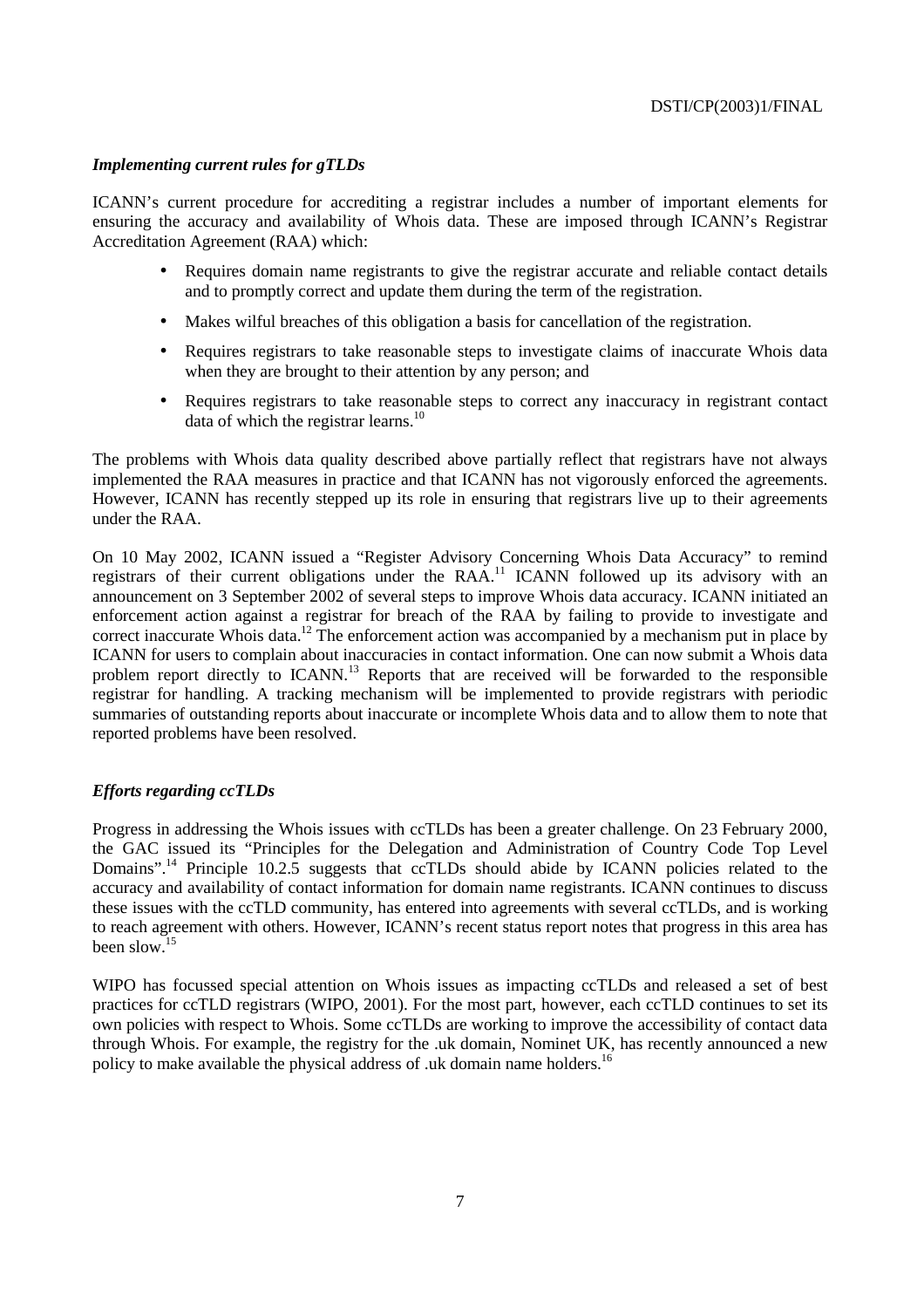# **V. Further measures for improving the accuracy and availability of Whois data**

There remains room for improving the existing system. The Final Report of the Whois Task Force identifies improving the accuracy and reliability of Whois data to be one of four main areas of dissatisfaction with the Whois. The OECD's cybersquatting episode suggests that the current regime fails to provide sufficient incentives for registrars to exercise diligence in ensuring the accuracy of Whois contact information. Further efforts can help insure that Whois becomes a more effective tool for building consumer trust online.

### *Privacy considerations*

OECD member countries are committed to "the protection of privacy on global networks in order to ensure the respect of important rights, build confidence on global networks, and to prevent unnecessary restrictions on transborder flows of personal data" (OECD, 1980, 1998). The public disclosure of Whois contact information about domain names registered for **non-commercial** purposes raises important privacy issues. However, these concerns are outside the scope of this paper.<sup>17</sup>

The consumer protection issues discussed in this paper concern **commercial** Web sites. For online businesses, disclosure is the key principle, as is highlighted in the provisions of the OECD Guidelines described above. Disclosure of professional contact information (*e.g.* name, a work e-mail address or telephone number) should not pose a danger to privacy and individual liberties where the individual is acting as a representative of an online business.

# *Suggested approaches*

What follows are some possible approaches for addressing these issues:

- All contact data for commercial registrants across the gTLDs and ccTLDs should be accurate and publicly available via Whois.
- Accurate contact data for all domain name registrants across the gTLDs and ccTLDs should be readily available to appropriate consumer protection law enforcement officials.
- Registrars across the gTLDs and ccTLDs should perform reasonable up-front verification to improve the accuracy of contact data.
- ICANN should continue its efforts to enforce its registrar accreditation agreements with gTLD registrars.
- ICANN should consider altering its registrar accreditation agreements so that, where a domain name registrant has failed after appropriate warnings to provide accurate contact information, suspension of the domain name is mandatory.

# **VI. Conclusion**

Taking full advantage of the opportunities of the digital marketplace requires a high level of consumer trust. The OECD and its CCP have been engaged since the early days of e-commerce in promoting policies aimed at helping to build that trust. Effective identification of online businesses is one element of the framework for consumer trust. Accurate and available Whois contact data contribute to this goal, helping to maintain the integrity of the online commercial space and assisting in the effective enforcement of consumer protection laws. The CCP encourages further efforts to improve the usefulness of Whois data and help ensure the continued growth of this important commercial medium.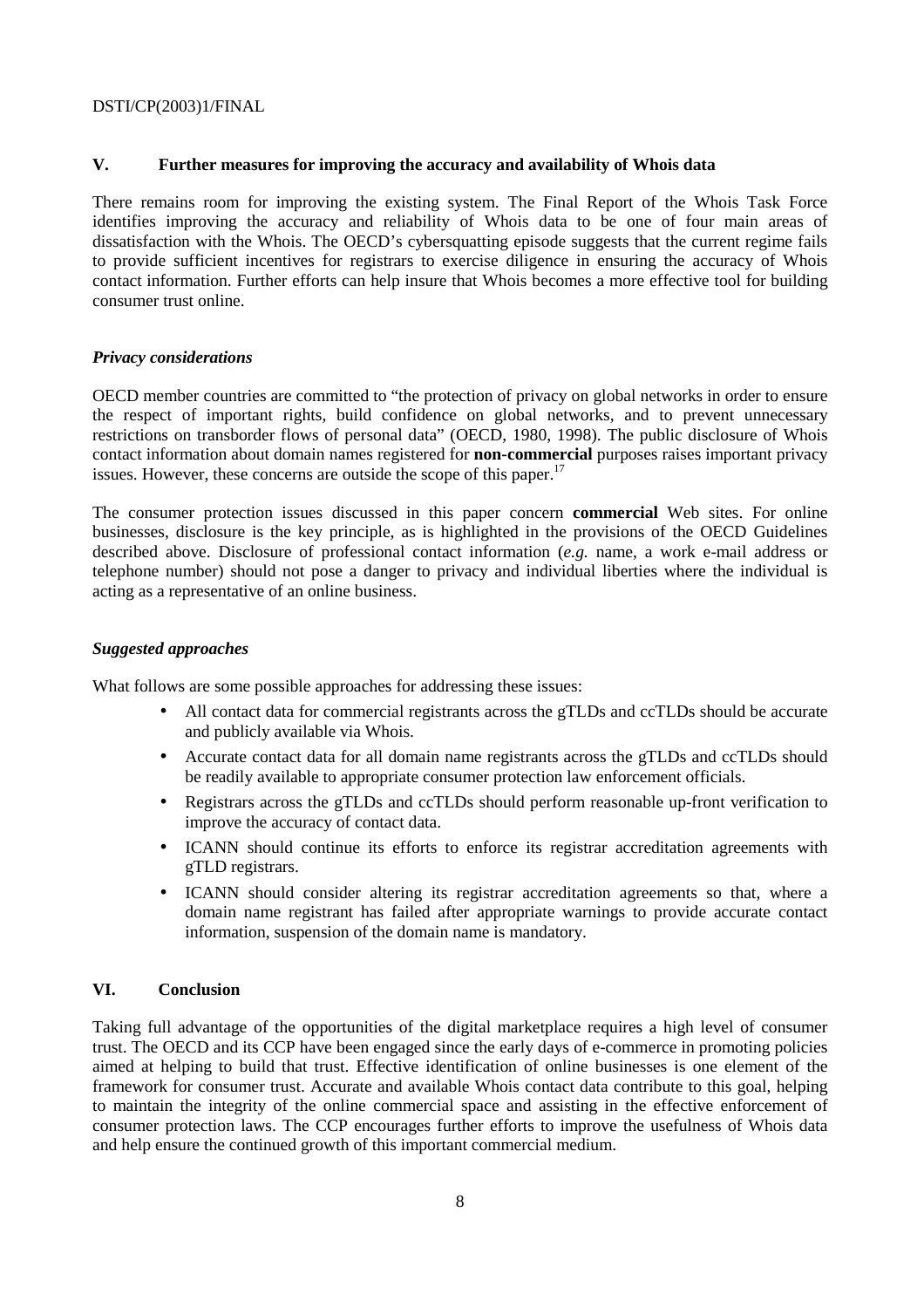# **NOTES**

- 1. The GAC statement is available at: www.noie.gov.au/projects/international/gac/meetings/mtg13/gac13 statement.htm.
- 2. The OECD has previously provided input to the GAC on Whois issues related to taxation, through its Committee on Fiscal Affairs. More broadly, OECD work on domain name issues dates back to 1996, when its Working Party on Telecommunications and Information Service Providers (TISP) organised a pre-ICANN public workshop that addressed international co-ordination of domain name issues. This was followed in 1997 by the release of the report on domain name issues, which noted that only half of registrars in OECD countries offered a Whois service, with even fewer making available contact data on the registrant. See "Internet Domain Names: Allocation Policies" p. 31, available at: www.oecd.org/pdf/M000014000/M00014302.pdf.
- 3. Some Web tools automatically conduct a Whois search for every Web site visited (*e.g.* Amazon's "Alexa Toolbar"). See http://pages.alexa.com/exec/faqsidos/help/index.html?index=22. For consumers using such tools, Whois contact information is immediately displayed without the consumer having to independently conduct a Whois search.
- 4. The CCP is not suggesting that *only* consumer protection law enforcement officials should have access to all Whois data. Other parties may have legitimate needs for access to all Whois data as well. However, the CCP's views are confined to the area of consumer protection.
- 5. The firm has provided false addresses, invalid phone numbers, and has registered nearly one-half of its domain names under the name of "Allen Ginsberg" (a deceased poet). See Ben Adelman, "Large-Scale Intentional Invalid Whois Data: A Case Study of 'NicGod Productions'/ 'Domains For Sale'", available at: http://cyber.law.harvard.edu/people/edelman/invalid-whois.
- 6. The OECD difficulties in obtaining accurate Whois contact information arose in the context of resolving a cybersquatting problem. Despite being presented with evidence of the intentionally falsified contact information, the registrar in question refused repeated requests to obtain accurate contact data or suspend the domain registration. See "Cybersquatting: The OECD's Experience and the Problems it Illustrates with Registrar Practices and the "Whois" System", www.oecd.org/ pdf/M00027000/M00027316.pdf.
- 7. For example, the ccTLD registrar for Tonga (www.tonic.to) provides no public Whois information, whereas the registrar for Christmas Island (www.nic.cx) provides the name and country of the domain name holder, but no contact details. For a list of all ccTLD registries visit: www.iana.org/ cctld/cctld-whois.htm.
- 8. See "Business Identification Guidance: Exposure Draft", www.oecd.org/pdf/M00028000/ M00028484.pdf.
- 9. Hearings on the issue have been held in the US Congress. See www.house.gov/judiciary/courts.htm. Legislation has been introduced that, if passed, would make criminal the submission of false information in the context of registering a domain name. H.R. 4640, 107th Congress (2002), available at http://thomas.loc.gov/home/c107query.html.
- 10. The RAA is available at: www.icann.org/registrars/ra-agreement-17may01.htm.
- 11. The advisory is available at www.icann.org/announcements/advisory-10may02.htm.
- 12. See www.icann.org/announcements/announcement-03sep02.htm.
- 13. See www.internic.net/cgi/rpt\_whois/rpt.cgi.
- 14. See www.noie.gov.au/projects/international/gac/docs/cctld/cctld.pdf.
- 15. As of August 2002, ICANN had agreements with Australia, Burundi, Japan, and Malawi. See ICANN (2002), "Fourth Status Report to the US Department of Commerce", 15 August, www.icann.org/ general/status-report-15aug02.htm.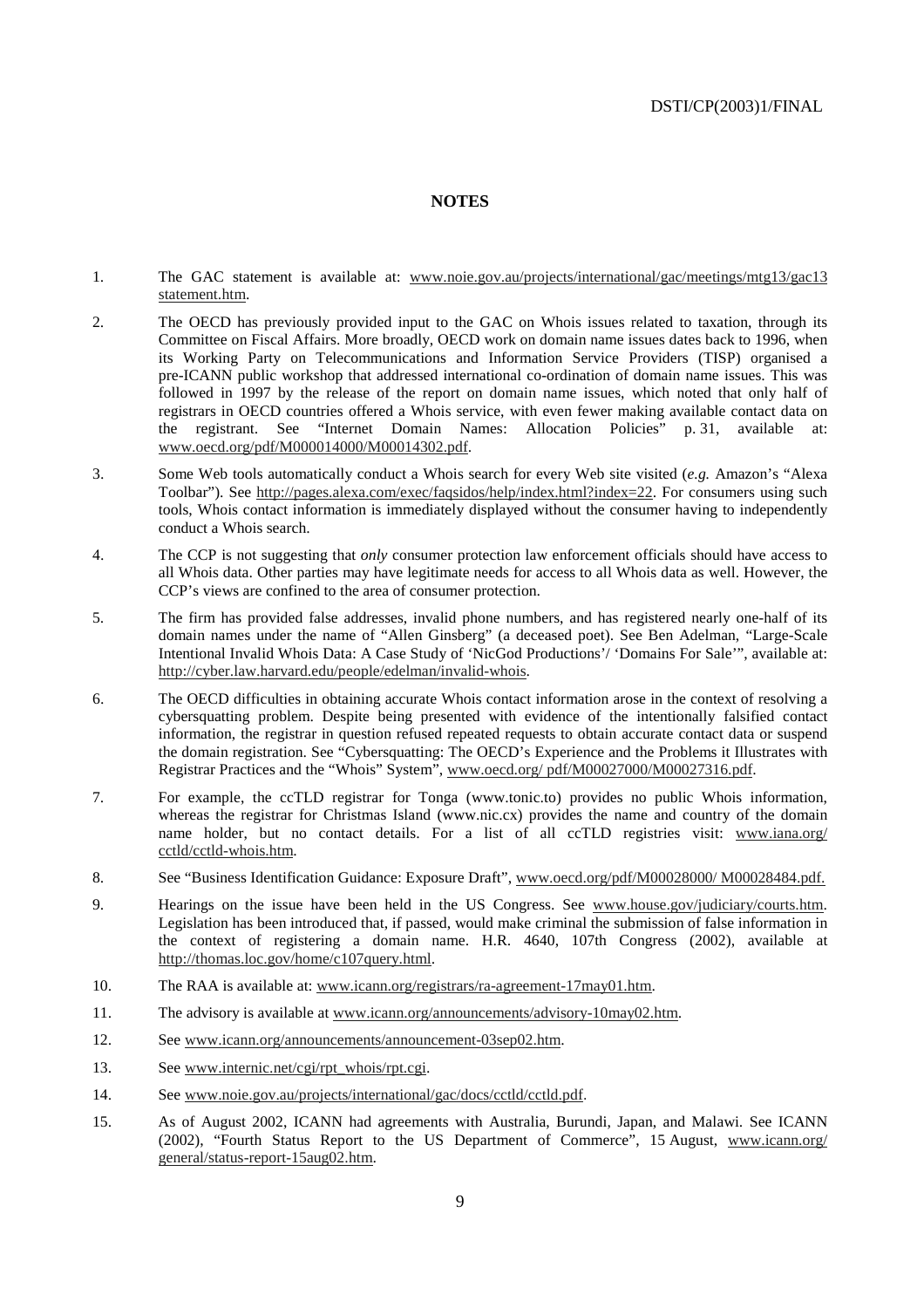- 16. The new policy will permit non-traders to opt out from having their address made public. See www.nic.uk/RegisteringYourDomainName/RegistrantFaq.
- 17. For additional information on privacy issues, see: "Whois Issues Paper on Privacy", 11 March 2003, available at: www.dnso.org/dnso/notes/20030311.WhoisTF-privacy-issues.pdf; "Privacy Issues Report" of the Non-Commercial Constituency, 10 March 2003, available at: www.dnso.org/dnso/notes/ 20030310.Whois-PrivacyIssuesReport.pdf; International Working Group on Data Protection in Telecommunications, "Common Position on Privacy and Data Protection Aspects of the Registration of Domain Names on the Internet", released in May 2000 and re-affirmed in November 2002, available at: www.datenschutz-berlin.de/doc/int/iwgdpt/dns\_en.htm.